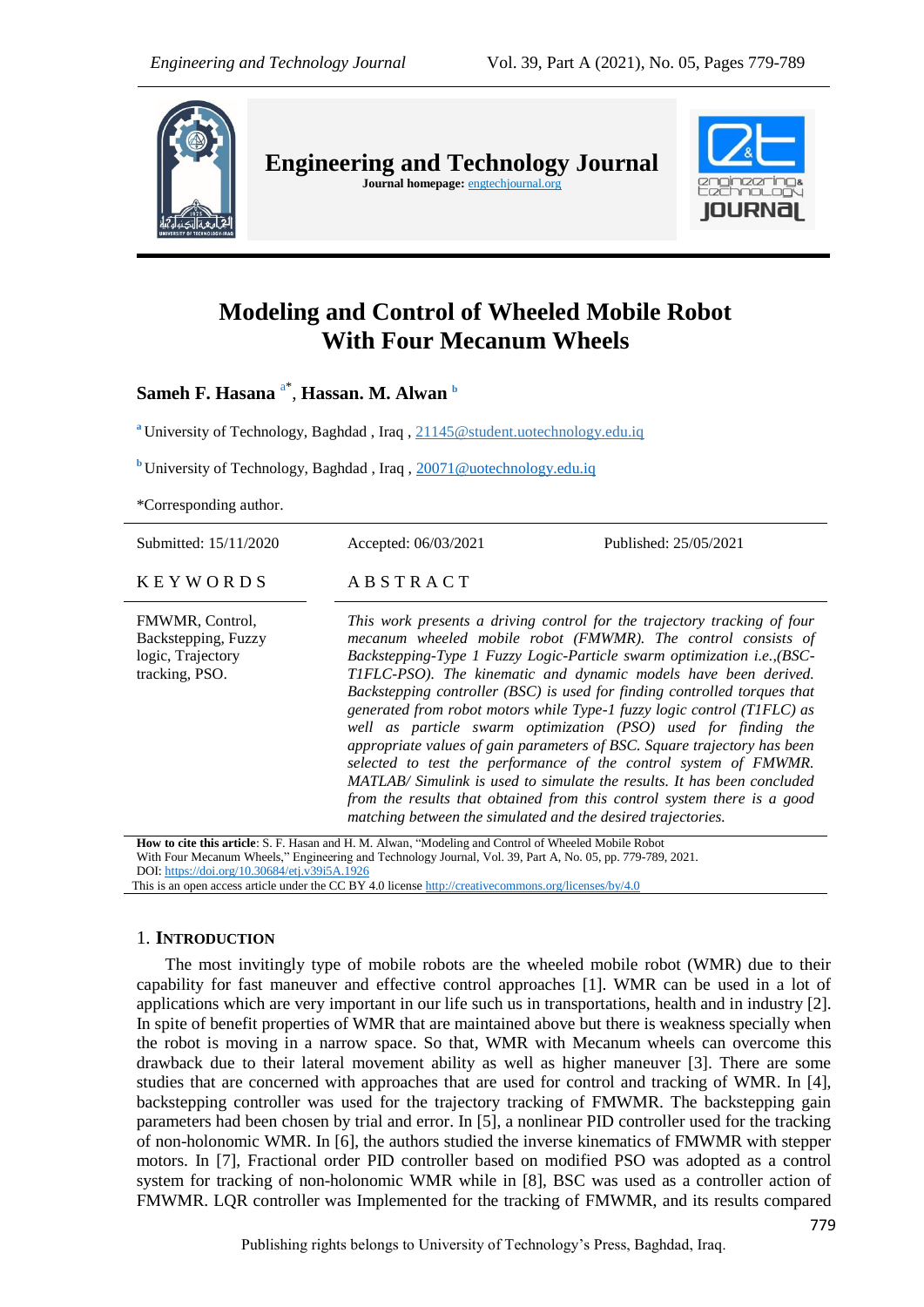with PI controller [9]. Model predictive controller had been selected as a controller system for omnidirectional WMR [10]. Two controllers had been adopted for FMWMR tracking which are PID and LQR controllers [11].

In this paper, hybrid controller design consist of BSC-T1FLC-PSO have been used for the tracking of FMWMR. MATLAB programing is selected for programing the equations and to present the results. The results show that there is a good matching between the desired and simulation tracking.

## **2. MODELING OF MOBILE ROBOT**

In this section, the kinematics as well as the dynamic models of FMWMR are derived. First, the kinematic model has been derived. Kinematic model of WMR describes the mapping between the robot velocities with wheels' angular velocities. The WMR with Mecanum wheels is a holonomic robot due to its ability to move in the lateral direction and this feature is very important especially when the robot moves in narrow spacing or in the case of the obstacle's avoidance. The FMWMR consist of platform as well as four Mecanum wheels. Each of this wheel contains a set of passive rollers which are in 45° about the hub of the robot. The robot parameters can be defined as:

Points (A) and (D) represent the centroid of the robot and the wheel center, respectively.  $(\xi_i)$ :-The angle between the wheel axis and the vector  $(DA)$ .  $(\delta_i)$  is the measured angle between  $(A_i)$  and  $X_{R_1}(\Omega_i)$  is the angle between the roller rotation axis and wheel plane. (r<sub>i</sub>) is the wheel (i) radius and  $($ Omegai) is the rotational speed of each wheel and these parameters are illustrated in Figure 1 as shown below.



**Figure 1: Parameters of Mecanum wheel [1].**

In the derivation of kinematic model, pure rolling condition i.e., (without slipping) is considered. The velocity of  $(A_i)$  is equal to  $(r_i \Psi_i)$  while its value along the roller axis equal to  $(r_{\Psi_i \cos \Omega_i})$ . According to the local frame  $\{R\}$ , the robot translation velocities are  $\left[\begin{array}{cc} \cdot & \cdot \\ x & y & z \end{array}\right]$  and  $\left(\begin{array}{cc} \dot{\theta} \end{array}\right)$  can be defined as the robot rotational speed about  $(Z_R)$ . The velocity of

 $(A<sub>i</sub>)$  for each wheel along the axis of roller contact can be expressed as:

$$
V_{A_i} = \mathbf{\dot{x}}_R \cos \left[ \frac{\pi}{2} - (\frac{\pi}{2} - (\delta_i + \xi_i) + (\frac{\pi}{2} - \Omega_i) \right] + \mathbf{\dot{y}}_R \cos \left[ (\frac{\pi}{2} - (\delta_i + \xi_i) + (\frac{\pi}{2} - \Omega_i) \right]
$$
  
+  $l \dot{\theta} \cos \left[ \delta_i + \left[ (\frac{\pi}{2} - (\delta_i + \xi_i) + (\frac{\pi}{2} - \Omega_i) \right] \right]$  (1)

After straight forward calculations, it can obtain the following equation:

$$
[\sin(\delta_i + \zeta_i + \Omega_i) - \cos(\delta_i + \zeta_i + \Omega_i) - l\cos(\zeta_i + \Omega_i)\bullet R_{R_O}(\theta)\bullet P_O = r_i \psi_i \cos \Omega_i
$$
 (2)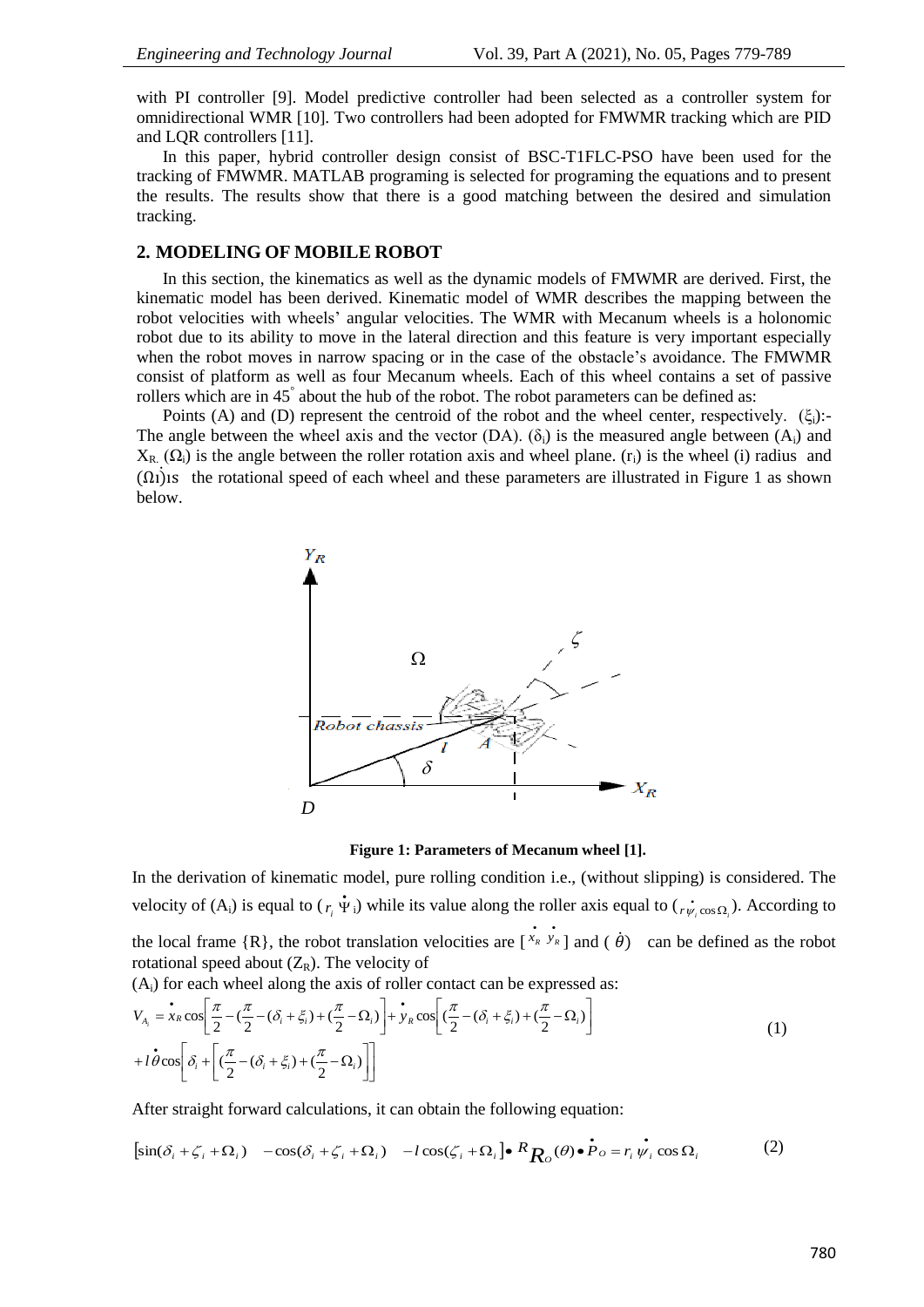Where i=1,2,3,4 as well as  $(\vec{P}_0)$  and  $(R_{n(\theta)})$  are the velocity vector of the robot in terms of global coordinate and the rotation matrix, respectively. The robot velocity vector in terms of global {O) and local {R} frames can be expressed as below:

$$
\dot{P}_o = \begin{bmatrix} \dot{x}_o \\ \dot{y}_o \\ \dot{\theta}_o \end{bmatrix}; \dot{P}_R = \begin{bmatrix} \dot{x}_R \\ \dot{y}_R \\ \dot{\theta}_R \end{bmatrix}
$$
(3)

The relation between the global and local velocity vector can be described as:  $\bullet$  and  $\bullet$  and  $\bullet$ 

$$
\dot{P}_R = R_{R_O}(\theta) \bullet \dot{P}_O \tag{4}
$$

The representation of rotation matrix is:

$$
{}^{R}R_{o} = \begin{bmatrix} \cos \theta & \sin \theta & 0 \\ -\sin \theta & \cos \theta & 0 \\ 0 & 0 & 1 \end{bmatrix}
$$

The configuration of FMWMR can be seen in Figure 2 as below:



**Figure 2: FMWMR Configuration.**

The radius of each wheel is equal so that  $(r_i=r)$  and the inverse kinematics equation can be written as:

$$
\begin{bmatrix} \dot{\mathbf{v}}_1 \\ \dot{\mathbf{v}}_2 \\ \dot{\mathbf{v}}_3 \\ \dot{\mathbf{v}}_4 \end{bmatrix} = -\left(\frac{1}{r}\right) \begin{bmatrix} a_{11} & a_{12} & a_{13} \\ a_{21} & a_{22} & a_{23} \\ a_{31} & a_{32} & a_{33} \\ a_{41} & a_{42} & a_{43} \end{bmatrix} \cdot \begin{bmatrix} \cos\theta & \sin\theta & 0 \\ -\sin\theta & \cos\theta & 0 \\ 0 & 0 & 1 \end{bmatrix} \cdot \begin{bmatrix} \dot{\mathbf{v}}_o \\ \dot{\mathbf{v}}_o \\ \dot{\theta}_o \end{bmatrix}
$$
 (5)

Where:

$$
a_{11} = a_{12} = a_{21} = a_{42} = 1, a_{22} = a_{31} = a_{32} = a_{41} = -1, a_{22} = a_{31} = a_{32} = a_{41} = -1, a_{14} = a_{24} = a_{34} = a_{44} = \sqrt{2} \cdot l \sin(\frac{\pi}{4} - \delta)
$$

The magnitude of ( $\delta$ ) can be evaluated as  $\delta = \tan^{-1} \left( \frac{h}{h} \right)$  $\frac{n_1}{n_2}$ ). Forward kinematic equation can be expressed as:

$$
\begin{bmatrix} \mathbf{\dot{x}}_{o} \\ \mathbf{\dot{y}}_{o} \\ \mathbf{\dot{\theta}}_{o} \end{bmatrix} = -\left(\frac{\sqrt{2}}{2}\right) r H^{+} \begin{bmatrix} \mathbf{\dot{v}}_{1} \\ \mathbf{\dot{v}}_{2} \\ \mathbf{\dot{w}}_{3} \\ \mathbf{\dot{v}}_{4} \end{bmatrix}
$$
 (6)

Where  $H^+ = (H^TH)^{-1}H^T$  and the matrix [H] has been represented as: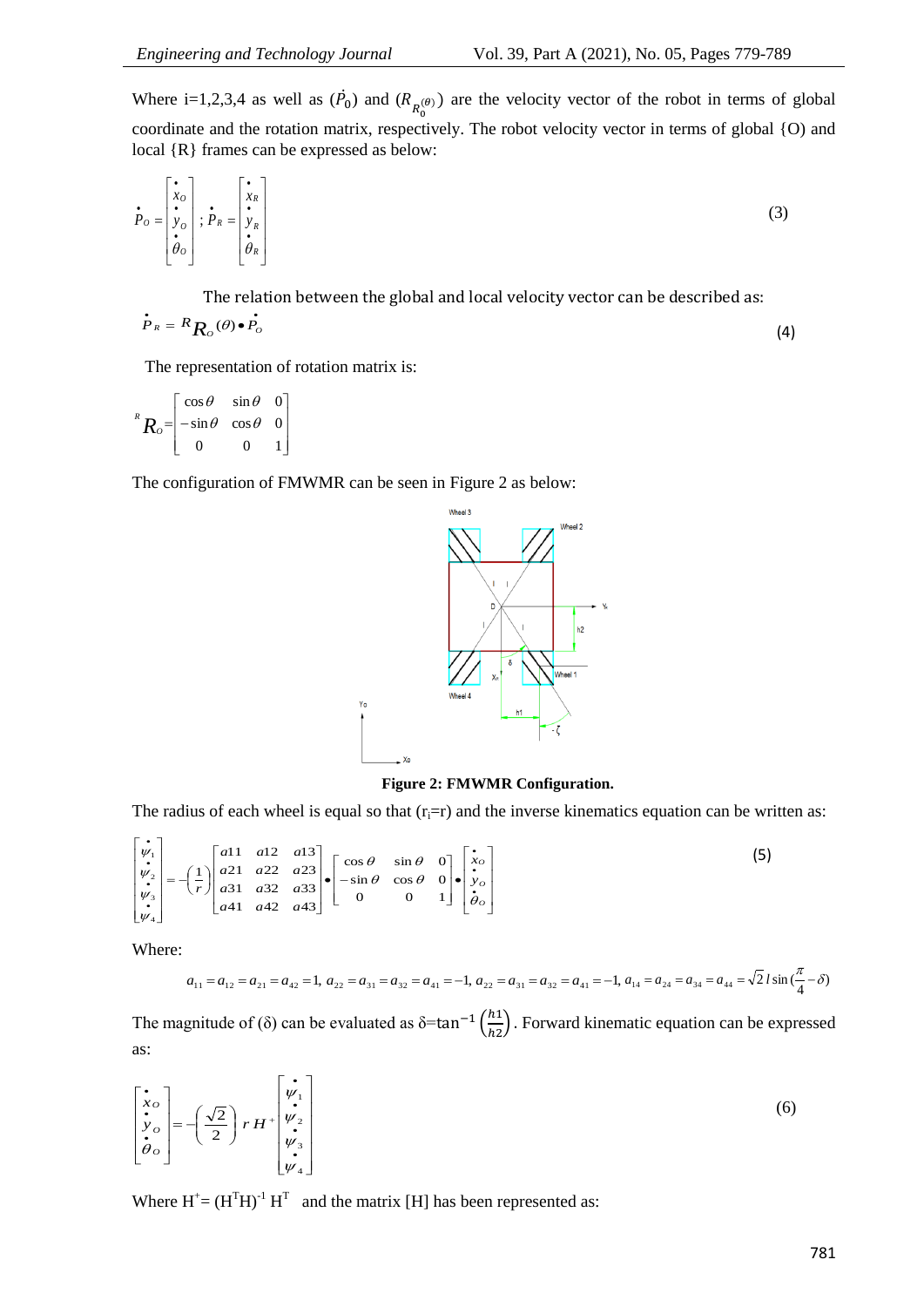(7)

|  |  | $H = \begin{bmatrix} a11 & a12 & a13 \\ a21 & a22 & a23 \\ a31 & a32 & a33 \\ a41 & a42 & a43 \end{bmatrix} \bullet \begin{bmatrix} \cos \theta & \sin \theta & 0 \\ -\sin \theta & \cos \theta & 0 \\ 0 & 0 & 1 \end{bmatrix}$ |  |
|--|--|---------------------------------------------------------------------------------------------------------------------------------------------------------------------------------------------------------------------------------|--|

Secondly, the dynamic model has been derived by applying Lagrange equation. It is considered that the robot centroid point  $(D)$  not coincide with robot center of gravity point  $(D')$ . With respect to frame  $\{R\}$ , the velocities of points (D) and (D<sup>'</sup>) can be expressed as:

$$
R_{\mathcal{V}_D} = \begin{bmatrix} \cos \theta & \sin \theta \\ -\sin \theta & \cos \theta \end{bmatrix} \begin{bmatrix} \dot{x}_o \\ \dot{x}_o \\ \dot{y}_o \end{bmatrix} = \begin{bmatrix} \dot{x}_o \cos \theta \\ \dot{x}_o \sin \theta \end{bmatrix}; \ R_{\mathcal{V}_D} = R_{\mathcal{V}_D} + \dot{\theta} k_R \times r_{D^c/D} \tag{8}
$$

J ' I J ┛

┐

The parameters  $(d_1)$  and  $(d_2)$  represent the distance between point (D) and (D<sup>'</sup>). Lagrangian (L) is determined as:

$$
L=T-U
$$
 (9)

(U) is the potential energy and its magnitude is zero due to the plane movement of the robot and for this reason  $(L=T)$ . (T) is the kinetic energy and the mathematical model that used for representing it0 can be written as:

$$
T = \frac{1}{2} \left[ m_b v_{D}^T v_D + I_b \dot{\theta} + \sum_{i=1}^4 m_{vi} (r \dot{\psi}_i)^2 + \sum_{i=1}^4 I_{vi} \dot{\psi}_i^2 \right]
$$
(10)

Where  $m_b$ : platform mass,  $I_b$ : platform moment of inertia,  $m_w$ : wheel mass, and  $I_w$ : wheel moment of inertia.

Each wheel has the same moment of inertia and that leads to  $I_{w1} = I_{w2} = I_{w3} = I_{w4} = I_w$ . The representation of Lagrange equation is:

$$
\frac{d}{dt}(\frac{\partial L}{\partial \dot{q}_i}) - \frac{\partial L}{\partial q_i} = F_i
$$
\n(11)

F<sup>i</sup> and <sup>*q*</sup> that are maintained in equation (11) represented the generalized forces and generalized coordinates respectively and they described as:  $q = [q_1 \ q_2 \ q_3]^T = [x \ y \ \theta]^T$ 

The evaluation of generalized (Force/ Torque) can be expressed as:

$$
F_i = \sum_{i=1}^4 \left(\tau_i - \tau_{\beta}\right) \frac{\partial \dot{\psi}_i}{\partial \dot{q}_i} \tag{12}
$$

Where ( $\tau_{fi}$ ) is frictional torque and ( $\tau_i$ ) is the torque of wheel (i). The equations of calculation the frictional forces and torques can be written as:

$$
f_{si} = \mu \left( \frac{m_b}{4} + m_{wi} \right)^{*} g \tag{13}
$$

$$
\tau_{fi} = f_{si} * r \tag{14}
$$

Where  $(\mu)$  can be defined as coefficient of friction and  $(g)$  is the gravitational acceleration. The formula that described the motion of the robot is:

$$
M(q)\ddot{q} + C(q,\dot{q})\dot{q} + B^T S f = \frac{1}{r}B^T \tau
$$
\n(15)

Where:  $-[M]$  is the matrix of inertia, [C] is the matrix of centripetal and Coriolis, [B] is the input transformation matrix, [S] is the matrix that indicate the direction of friction and [f] is representing the frictional effect. The elements of each matrix can be shown as below: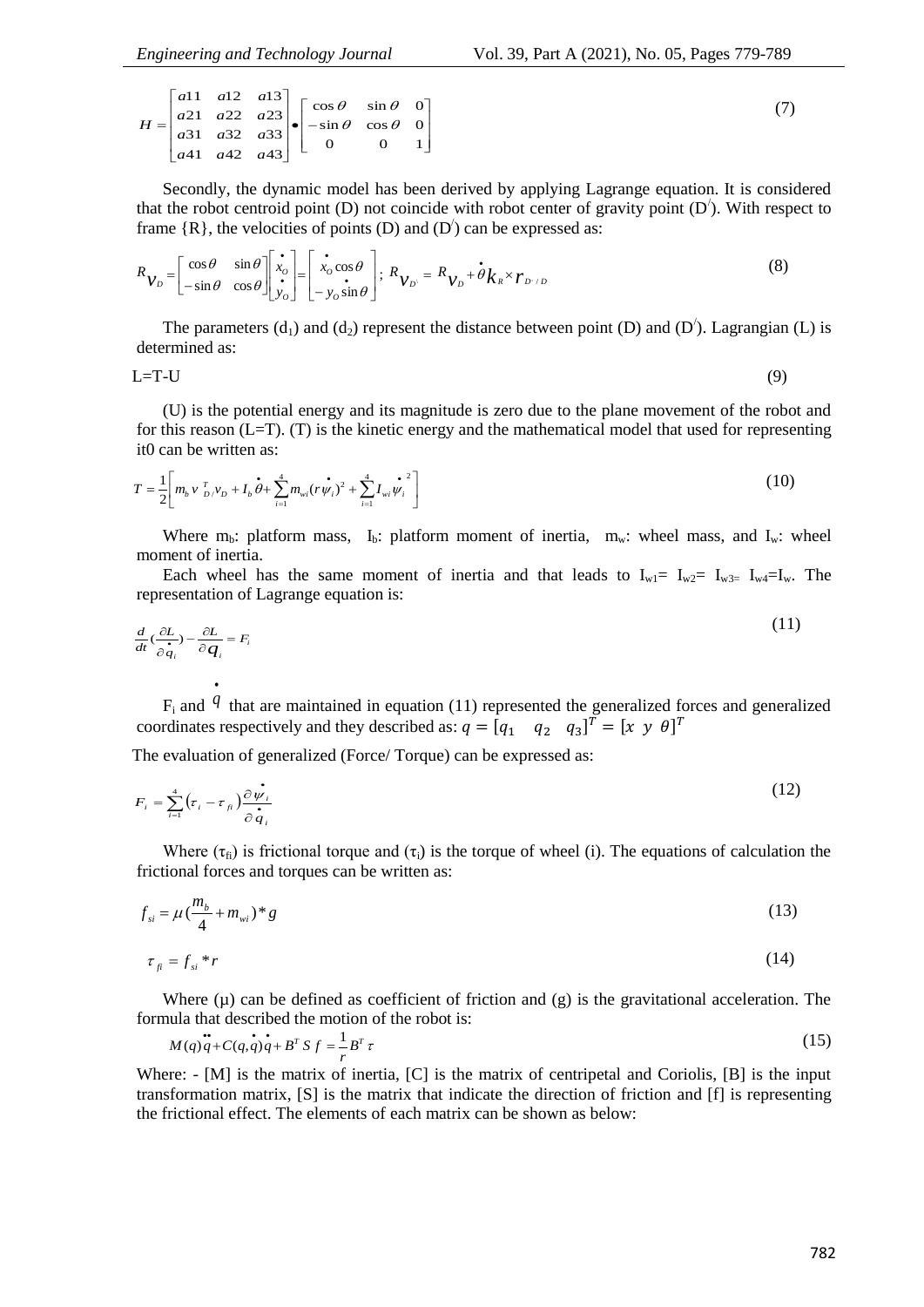$$
C = \begin{bmatrix} 0 & 0 & m_b & \dot{\theta}(d_1 \cos \theta - d_2 \sin \theta) \\ 0 & 0 & m_b & \dot{\theta}(d_1 \sin \theta + d_2 \cos \theta) \\ 0 & 0 & 0 \end{bmatrix}; M = \begin{bmatrix} m_{11} & m_{12} & m_{13} \\ m_{21} & m_{22} & m_{23} \\ m_{31} & m_{32} & m_{33} \end{bmatrix} \quad \tau = \begin{bmatrix} \tau_1 \\ \tau_2 \\ \tau_3 \\ \tau_4 \end{bmatrix} \quad ; \quad S = \begin{bmatrix} \sin(\psi_1) & 0 & 0 & 0 \\ 0 & \text{sgn}(\psi_2) & 0 & 0 \\ 0 & 0 & \text{sgn}(\psi_3) & 0 \\ 0 & 0 & 0 & \text{sgn}(\psi_4) \end{bmatrix}; \quad f = \begin{bmatrix} f_1 \\ f_2 \\ f_3 \\ f_4 \end{bmatrix}
$$

Where:

$$
m_{11} = m_{22} = 4\left(m_w + \frac{I_w}{r^2}\right) + m_b, \ m_{21} = m_{12} = 0
$$

$$
m_{13} = m_{31} = m_b (d_1 \sin \theta + d_2 \cos \theta), \ \ m_{23} = m_{32} = m_b (-d_1 \cos \theta + d_2 \sin \theta)
$$

$$
m_{33} = m_b (d_1^2 + d_2^2) + I_b + 8(m_w + \frac{I_w}{r^2})l^2 \sin^2(\frac{\pi}{4} - \delta)
$$

$$
B = \begin{pmatrix} (-\cos\theta + \sin\theta) & (-\cos\theta - \sin\theta) & -\sqrt{2} \, l \sin\left(\frac{\pi}{4} - \delta\right) \\ (-\cos\theta - \sin\theta) & (\cos\theta - \sin\theta) & -\sqrt{2} \, l \sin\left(\frac{\pi}{4} - \delta\right) \\ (\cos\theta - \sin\theta) & (\cos\theta + \sin\theta) & -\sqrt{2} \, l \sin\left(\frac{\pi}{4} - \delta\right) \\ (\cos\theta + \sin\theta) & (-\cos\theta + \sin\theta) & -\sqrt{2} \, l \sin\left(\frac{\pi}{4} - \delta\right) \end{pmatrix}
$$

## **3. FOUR MECANUM WHEELED MOBILE ROBOT CONTROL**

In this work, a hybrid controller consist of BSC-T1FLC-PSO has been used for trajectory tracking of FMWMR. Backstepping controller used for computing the controlled torques that are generated from WMR motors while T1FLC and PSO are applied for evaluating the proper gains values of BSC and that be described as below:

## *I. Backstepping Controller (BSC):*

BSC is applied on equation (15) and that can be shown as below:

$$
\ddot{\vec{q}} = M^{-1} \left[ \frac{1}{r} B^T \tau - C \dot{\vec{q}} - B^T S f \right]
$$
 (16)

The state vectors of generalized coordinated can express as:

$$
X = [X_1^T \qquad X_2^T]^T = [q^T \quad q^T]^T
$$

In BSC,  $(\dot{x}_i)$  is considered as a subsystem and it is defined as a virtual input (u<sub>1</sub>). The tracking error equation can be represented as:

$$
e_1 = X_1 - q_d \begin{bmatrix} e_x \\ e_y \\ e_\theta \end{bmatrix} = \begin{bmatrix} x_o \\ y_o \\ \theta \end{bmatrix} - \begin{bmatrix} x_{o,d} \\ y_{o,d} \\ \theta_d \end{bmatrix}
$$
(17)

Where  $q_d(t)$  is defined as robot desired tracking. The differentiation of equation (17) is written as:

$$
\dot{e}_1 = \dot{X}_1 - \dot{q}_d = \mathbf{u}_1 - \dot{q}_d \tag{18}
$$

To check the stability of the nonlinear control system, Lyapunov function is used and it's expressed in the vector form as:

$$
V_1 = \frac{1}{2} e_1^T K_1 e_1 \tag{19}
$$

The  $K_1 \in \mathbb{R}^{3 \times 3}$  symmetric and positive. The time derivative of equation (19) is: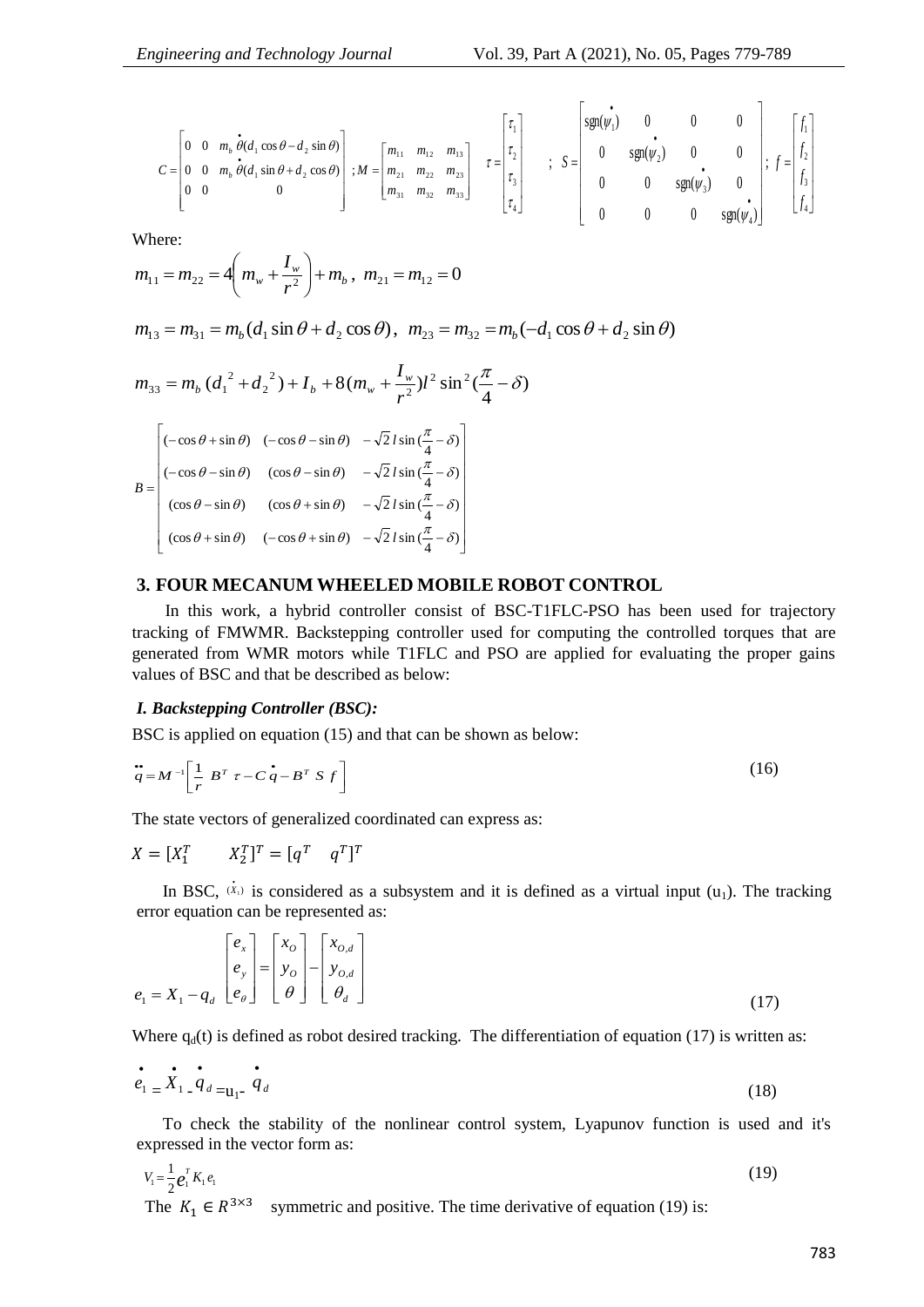$$
\dot{V}_1 = \frac{1}{2} e_1^T K_1 e_1 + \frac{1}{2} e_1^T K_1 e_1 = e_1^T K_1 e_1 = e_1^T K_1 (u_1 - u_2)
$$
\n(20)

For making Eq (21) stable, (u<sub>1</sub>) must replace by ( $^{q_d}$  -e<sub>1</sub>) and that leading to:

$$
\dot{\mathbf{V}}_1 = -\mathbf{e}_1^T \mathbf{K}_1 \mathbf{e}_1 \le 0 \tag{21}
$$

From the above equation, it can see that the system is asymptotically stable. The equation that represents the velocity n be written as:

 $\bullet$ 

$$
e_2 = X_2 - u_1 \tag{22}
$$

The time derivative of equation (22) is:

$$
\dot{e}_1 = \dot{X}_1 \dot{q}_d = X_{2} \dot{q}_d + u_1 - u_1 = e_2 - e_1 \tag{23}
$$

$$
\dot{\vec{e}}_2 = M^{-1} \left[ \frac{1}{r} B^T \tau - C \dot{\vec{q}} - B^T S f \right] - \ddot{q}_d + (e_1 - e_2)
$$
\n(24)

It is necessary to check the stability of the system and there for Lyapunov function has been used as below:

$$
V_2 = V_1 + \frac{1}{2} e_2^T K_2 e_2 = \frac{1}{2} e_1^T K_1 e_1 + \frac{1}{2} e_2^T K_2 e_2
$$
\n(25)

The derivate of equation (25) is:

$$
\dot{V}_2 = e_1^T K_1 e_1 + e_2^T K_2 e_2 = e_1^T K_1 (e_2 - e_1) + e_2^T K_2 \left[ (e_2 - e_1) + M^{-1} (\frac{1}{r} B^T \tau - C q - B^T S f) - q \right]
$$
(26)

The equation of the controlled torque is represented as below:

$$
\tau = rB(B^TB)^{-1}M \left[ \left[ M^{-1} \left[ -C \dot{q} - B^T S f \right] - \ddot{q} + (e_2 - e_1) - e_2 - K_2^{-1} K_1 e_1 \right] \right]
$$
(27)

Now, substitute (27) in (26) and it can obtain:

$$
\dot{\mathbf{V}}_2 = -e_1^T K_1 e_1 - e_2^T K_2 e_2 \le 0 \tag{28}
$$

From (28), it can see that the system is asymptotically stable.

The parameters of BSC gains  $(K_1 \text{ and } K_2)$  are evaluating by T1FLC and PSO and the detail of the evaluating is described in the next sections.

#### *II. Type-1 Fuzzy Logic Control (T1FLC):*

In this work, T1FLC has been implemented to compute the controller gains parameters of BSC which is  $K_1 \in R^{3 \times 3}$ i.e.,( $K_1, K_2, K_3$ ). T1FLC is a computing framework and it relies on fuzzy sets, if then fuzzy rules as well as fuzzy reasoning. In this work, Mamdani membership function  $(MF<sub>s</sub>)$  is selected as inference unit of fuzzy logic control (FLC) [12]. The input variables to FLC are (L) and ( $\alpha$ ) where (L) can be defined as the distance from the desired to actual WMR position and ( $\alpha$ ) is the deviation angle between the desired and actual WMR and that illustrated as in Figure 3.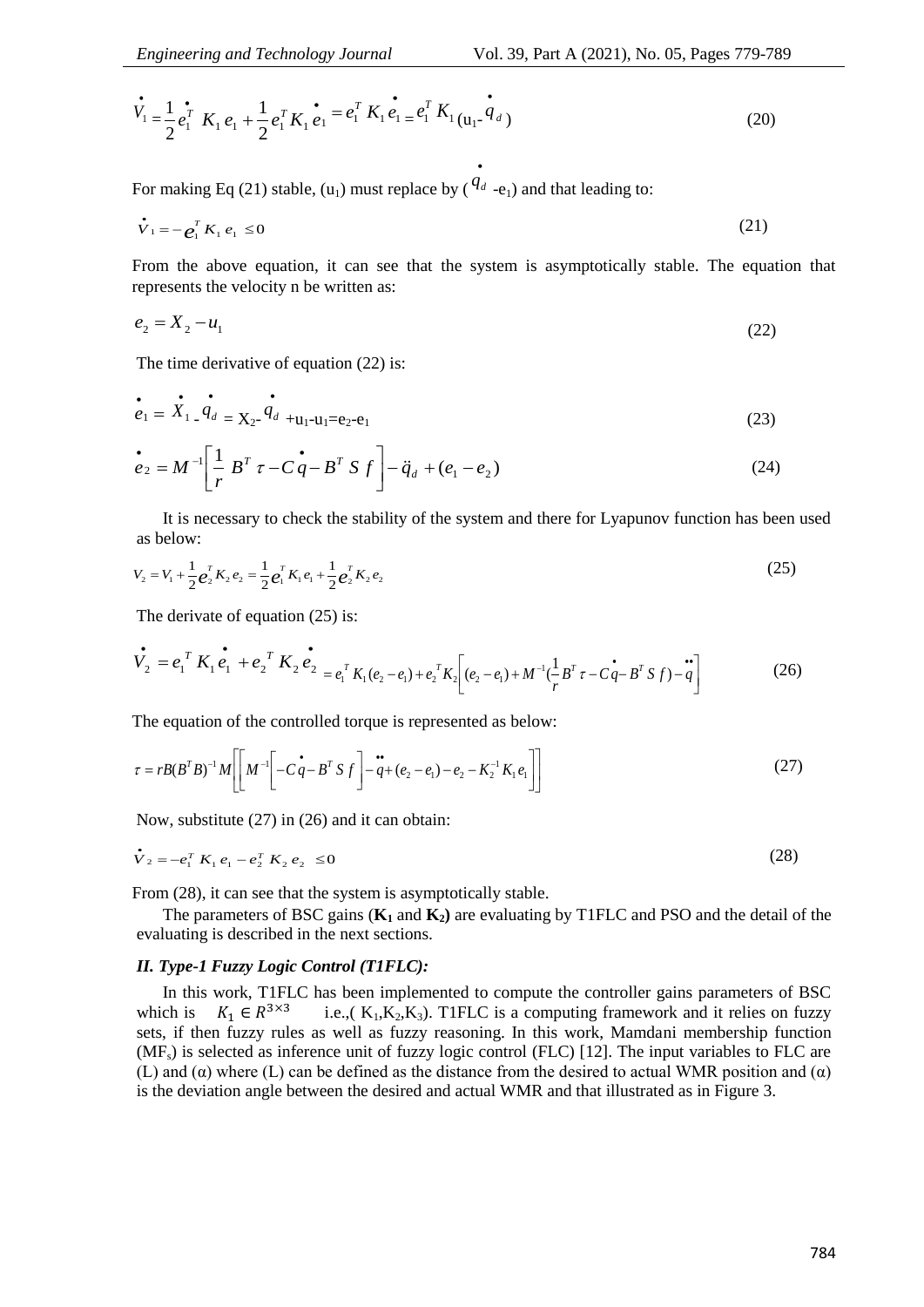

**Figure 3: FMWMR with (α) and (L) parameters**

The equations that used for evaluating  $(L)$  and  $(\alpha)$  are represented as:

$$
\alpha = \tan^{-1}(e_y / e_x) \tag{29}
$$

$$
L = \sqrt{(e_x)^2 + (e_y)^2}
$$
 (30)

The variable ( $\alpha$ ) has five triangle MF<sub>s</sub> which are positive big (PB), ), positive small (PS), zero( $Z$ ), negative small (NS) and negative big (NB). While variable (L) has four  $MF_s$  which are Zero(Z), small (S), Medium(M) and big(B). The output from the FLC are the three gains parameters of BSC i.e.,  $(K_1, K2, K3)$  and their  $MF_s$  are: big(B), medium(M) and small(S). The representation of the above  $MF_s$  for the inputs and outputs parameters in MATLAB programing can be seen in Figures 4 and 5.



**Figure 5: MF<sup>s</sup> for each gain parameter**

It can be summarized the fuzzy rules that relating between the inputs and output variables in Tables I, II, and III.

|   |    |           | . . |              |           |
|---|----|-----------|-----|--------------|-----------|
|   | NB | <b>NS</b> | 7   | <b>PS</b>    | <b>PB</b> |
| 7 |    |           |     |              | U         |
|   | M  | М         |     | M            | М         |
| M | R  | 1V.L      |     | $\mathbf{M}$ | D         |
|   |    | מ         |     |              |           |

**TABLE I: Fuzzy Rules of gain (K1).**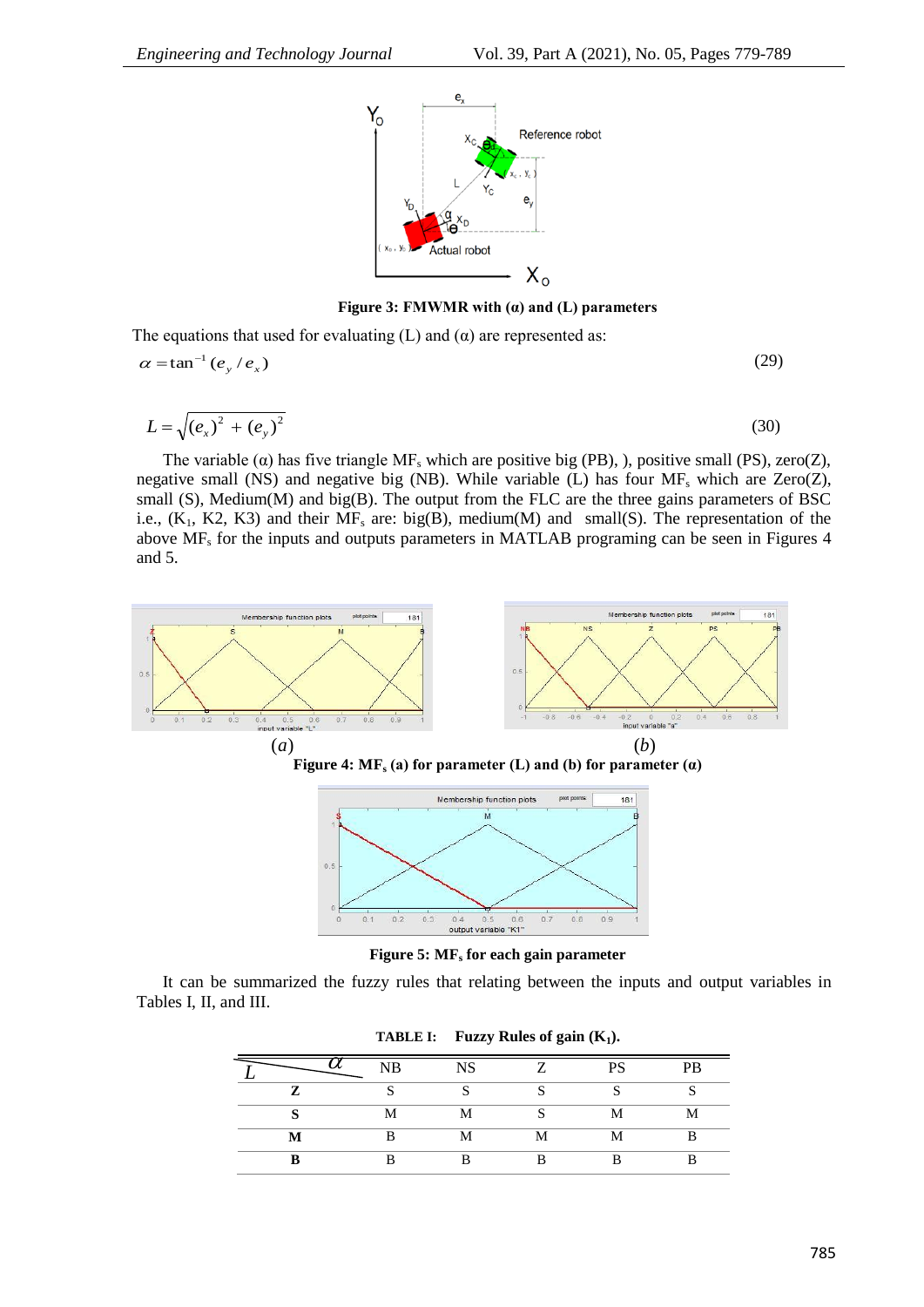|              | <b>ND</b> | <b>ATC</b> | <b>DO</b><br>N. | PB           |
|--------------|-----------|------------|-----------------|--------------|
| $\mathbf{z}$ | ъ.        |            |                 | $\mathbf{M}$ |
|              |           |            |                 |              |
|              | TA 7      |            |                 | $\mathbf{A}$ |
|              |           |            |                 |              |

| TABLE II: Fuzzy Rules of gain (K2). |  |  |
|-------------------------------------|--|--|
|-------------------------------------|--|--|

**TABLE III: Fuzzy Rules of gain (K3).**

|   | <b>NB</b> | <b>NIC</b>     | $\overline{ }$ | DC | PR |
|---|-----------|----------------|----------------|----|----|
| 7 |           |                |                |    | D  |
|   |           | $\bf M$<br>LV. |                |    | D  |
| M |           | ٦A             | $\sim$         |    | D  |
| D |           |                | r              |    | D  |

The defuzzification formula that has been used in this work is the centroid of area (COA) and its mathematical equation is:

$$
COA = \frac{\int_{z} \mu_{A}(z) \cdot z \, d(z)}{\int_{z} \mu_{A}(z) \, d(z)}
$$
(31)

Now, the parameters  $(K_1, K_2, K_3)$  are evaluate from T1FLC but their values are in normalized mode i.e., (their magnitudes are between  $[0-1]$ ) and so that, the output from FLC has been denormalizing and for this reason PSO has been adopted for de-normalizing the output from FLC as well as computing the another set of BSC gains i.e.,  $(K_4, K_5, K_6)$  and that has been described in the next section.

#### *III. Particle Swarm Optimization (PSO)*

PSO can be defined as a stochastic optimization that has been used for solving the problems. PSO is impelled by the intelligent behavior of animals such as flocks of birds. It is fast as well as simple algorithm. Each individual in the swarm is called particle. Particles can update their velocities and positions with respect to the change of the environment and trying to reach the optimum or best solution. The mathematical model that used for updating the velocity as well as the position is [13]:

$$
v_{i,t+1} = w^* v_i + c_1 * rand * (pbest_{i,t} - x_{i,t}) + c_2 * rand * (gbest_{i,t} - x_{i,t})
$$
\n
$$
x_{i,t+1} = x_{i,t} + v_{i,t+1}
$$
\n(32)

$$
\begin{array}{ll}\n\mathbf{W} & (33) \\
\text{Where } \left( \begin{array}{c} V_{i,t+1} & \cdots & Y_{i,t+1} \\ \vdots & \vdots & \vdots \\ V_{i,t+1} & \cdots & V_{i,t+1} \end{array} \right) \\
\text{where } \left( \begin{array}{c} V_{i,t+1} & \cdots & Y_{i,t+1} \\ \vdots & \vdots & \vdots \\ V_{i,t+1} & \cdots & V_{i,t+1} \end{array} \right) \\
\text{where } \left( \begin{array}{c} V_{i,t+1} & \cdots & Y_{i,t+1} \\ \vdots & \vdots & \vdots \\ V_{i,t+1} & \cdots & V_{i,t+1} \end{array} \right) \\
\text{where } \left( \begin{array}{c} V_{i,t+1} & \cdots & Y_{i,t+1} \\ \vdots & \vdots & \vdots \\ V_{i,t+1} & \cdots & V_{i,t+1} \end{array} \right) \\
\text{where } \left( \begin{array}{c} V_{i,t+1} & \cdots & Y_{i,t+1} \\ \vdots & \vdots & \vdots \\ V_{i,t+1} & \cdots & V_{i,t+1} \end{array} \right) \\
\text{where } \left( \begin{array}{c} V_{i,t+1} & \cdots & Y_{i,t+1} \\ \vdots & \vdots & \vdots \\ V_{i,t+1} & \cdots & V_{i,t+1} \end{array} \right) \\
\text{where } \left( \begin{array}{c} V_{i,t+1} & \cdots & Y_{i,t+1} \\ \vdots & \vdots & \vdots \\ V_{i,t+1} & \cdots & V_{i,t+1} \end{array} \right) \\
\text{where } \left( \begin{array}{c} V_{i,t+1} & \cdots & Y_{i,t+1} \\ \vdots & \vdots & \vdots \\ V_{i,t+1} & \cdots & V_{i,t+1} \end{array} \right) \\
\text{where } \left( \begin{array}{c} V_{i,t+1} & \cdots & Y_{i,t+1} \\ \vdots & \vdots & \vdots \\ V_{i,t+1} & \cdots & V_{i,t+1} \end{array} \right) \\
\text{where } \left( \begin{array}{c} V_{i,t+1} & \cdots & Y_{i,t+1} \\ \vdots & \vdots & \vdots \\ V_{i,t+1} & \cdots & V_{i,t+1
$$

of the particle i<sup>th</sup> in iteration (t+1), (w) is inertia weight factor, c<sub>1</sub> and c<sub>2</sub> are the acceleration and learning coefficients respectively, (rand) is a random value between [0-1], (pbest) represents the best position of each particle and (gbest) defined as the global best position of the swarm. The parameters that are relating to PSO can be illustrated in Table IV.

| <b>Parameters</b>  | <b>Value</b>                    |
|--------------------|---------------------------------|
| No. of particles   | 10                              |
| No. of variables   | h                               |
| No. of iterations  | 50                              |
| $C_1=C_2$          |                                 |
| Objective Function | $\sqrt{e_x^2+e_y^2+e_\theta^2}$ |

#### **TABLE IV:Parameters of PSO**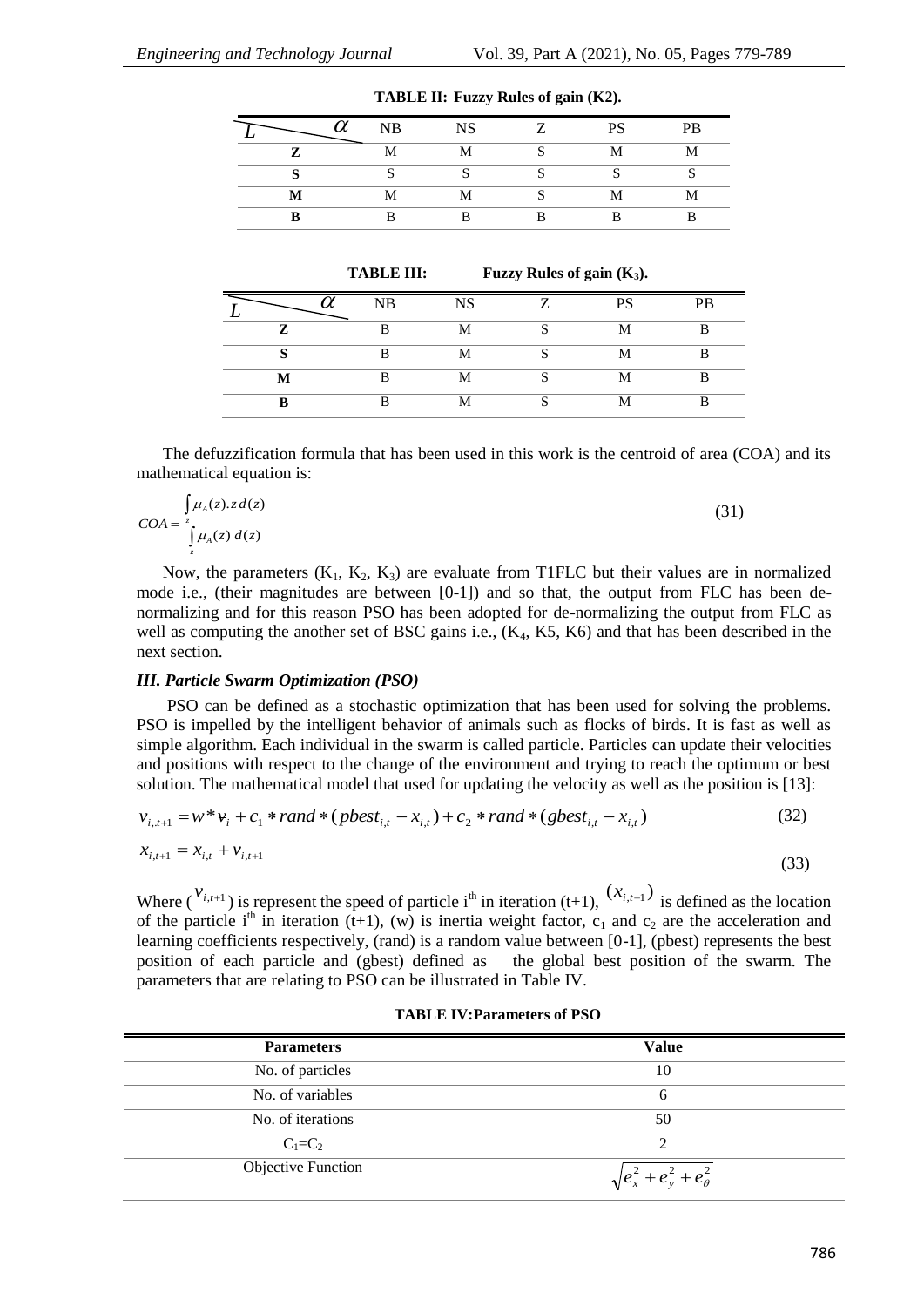$Weight(w)$  0.98

In this work, the main purpose of using PSO is to find the optimum de-normalizing values of gains parameters  $(K_1, K_2, K_3)$  that are computed from T1FLC as well as computing the second set of BSC gains parameters which are  $(K_4, K_5, K_6)$ . The values of the gains  $(K_1, \ldots, K_6)$  are within range (0-150).

## **4. RESULTS AND DISCUSSIONS**

The adopted controller has been tested with square trajectory by using MATLAB programing. The dimension of the square path is equal to (2.25 meter) and the robot moving with constant desired velocity equal to (0.1 m/s). The parameters of FMWMR are taken from [14]:

M=3.1 kg, M<sub>w</sub>=0.35 kg, I<sub>b</sub>=0.032 kg m<sup>2</sup>, I<sub>w</sub>=6.24\*10<sup>-4</sup> kg m<sup>2</sup>, r=0.05 m, h<sub>1</sub>=h<sub>2</sub>=0.15 m,  $\mu$ =0.02,  $d_1 = d_2 = 0.02$  m and l=0.25. The magnitude of gain ( $\mathbf{K}_1$ ) that including ( $k_1, k_2, k_3$ ) that computed from T1FLC based on PSO are:

112.2149  $\mathbf{0}$  $\overline{0}$ while the magnitude of  $(K_2)$  which including  $(k_4, k_5, k_6)$  that  $\mathbf{0}$  $K_1$  $\boldsymbol{0}$ 73.5671  $\Omega$  $\Omega$ 44.2837 are computed from PSO are

|        | [54.3361] |         |         |
|--------|-----------|---------|---------|
| $K_2=$ |           | 40.3458 |         |
|        |           |         | 18.1154 |

The robot started its movement from the initial position  $q = [0, 0, 0]^T$  and the results of the adopted controller can be showed as below:



**Figure 6: Square Trajectory Tracking**

From Figure 6 explains the performance of the trajectory tracking of the robot. It can see that there is a good matching between the actual and desired tracking and that indicate the proposed controller has effective performance. The behavior of the errors in (x and y) coordinates can be seen in Figure 7.

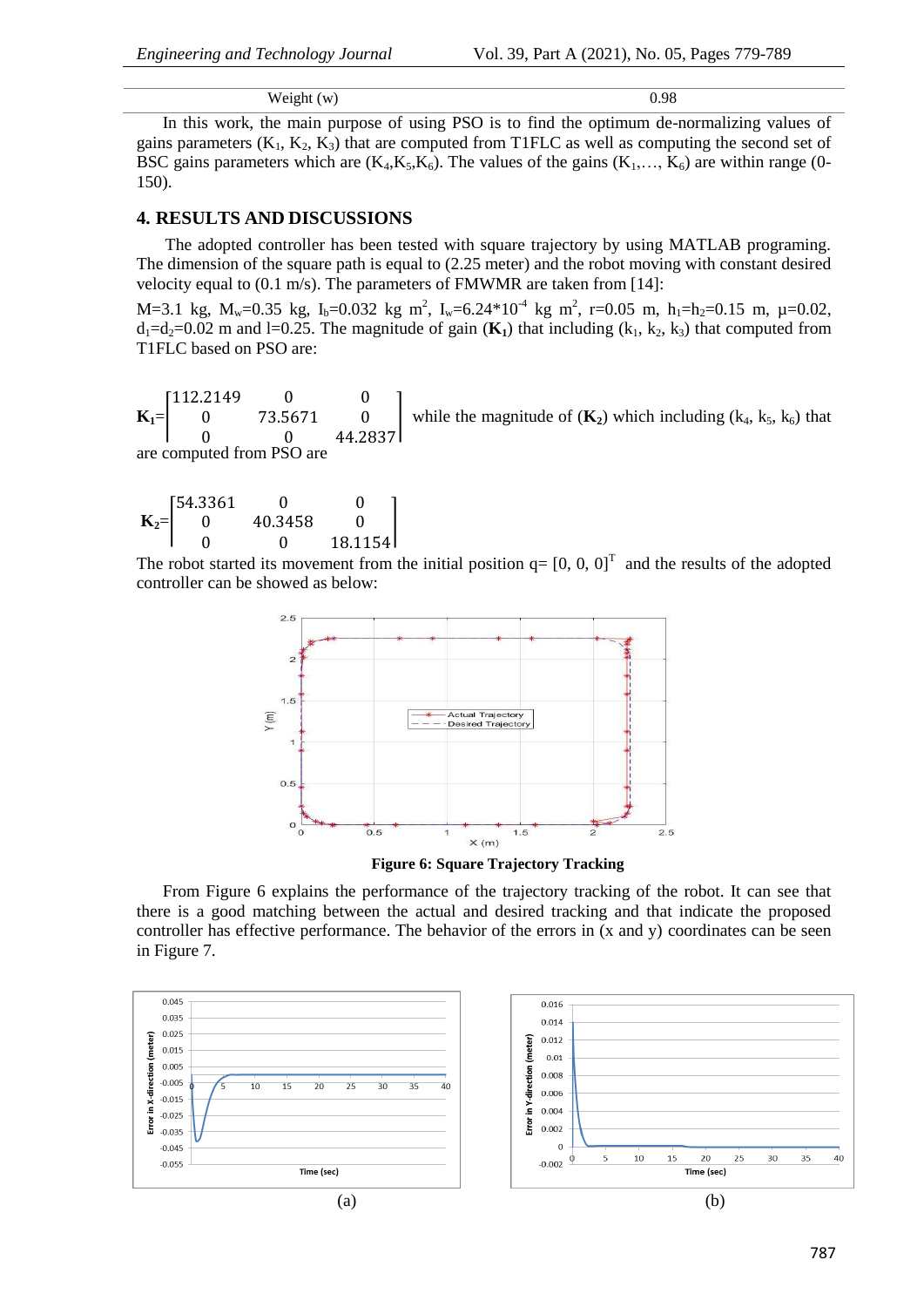## **Figure 7: (a) Error in x- coordinate, (b) Error in y- coordinate**

The maximum value of the error in  $(x)$  coordinate is equal to  $(-0.0377 \text{ m})$  at the beginning of the simulation and after about seven seconds the magnitude of the error is approximately converging to zero while the maximum value of the error in the  $(y)$  coordinate  $(0.01389 \text{ m})$  and after four seconds the error is converging to zero. The values of the mean square error (MSE) for each state error component can be seen in Table V.

| TABLE V: mean square error.      |                   |  |  |  |  |
|----------------------------------|-------------------|--|--|--|--|
| Mean Square Error<br>Value $(m)$ |                   |  |  |  |  |
| x-direction                      | $2.3787*10^{-4}$  |  |  |  |  |
| v-direction                      | $1.4435*910^{-4}$ |  |  |  |  |

The magnitudes of the torques that generated from the robot motors can illustrated in Figure 8.



**Figure 8: The magnitudes of the torques.**

It can b seen from Figure 8 (a), (b), (c) and (d) that the magnitudes of the torques is between (0.8) to (-0.8) N.m. The linear and angular velocity of the robot is shown in Figure 9.



**Figure 9: (a) Linear velocity of robot (m/sec), (b) Angular velocity (rad/sec)**

From the results that are shown in Figures 7, 8 and 9, it is concluded that the magnitudes of the errors are small in the beginning of the simulation and it is converge to zero after small period of time and the magnitudes of the torques and velocities of the robot are smooth and acceptable, and all these results indicate the robust and effective of the proposed controller.